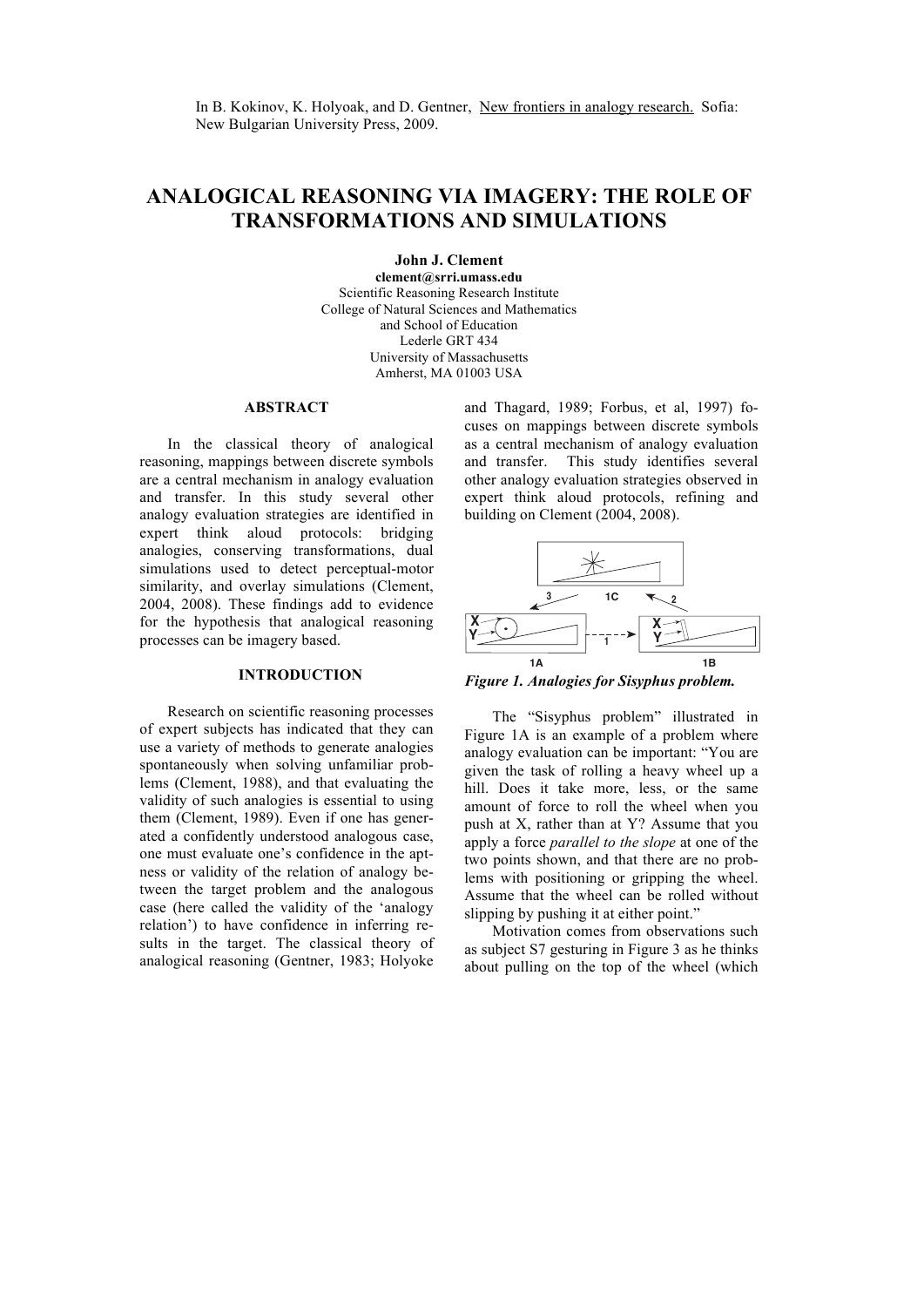he considered equivalent to pushing at X in Figure 1A), and similar gestures were recorded as he made an analogy to pulling on the rope of a pulley. Episodes like these, where the subject gestures as if acting on a real object, convey very strongly a sense that the subject is mentally simulating different cases and challenge us to analyze the role of imagery and simulation in analogy use.

 This paper focuses on case studies of two mathematicians working on the Sisyphus problem. The data base they are drawn from comes from a set of interviews with professors and advanced graduate students in scientific fields who were asked to think aloud about a variety of problems (Clement, 2008). The purpose of a generative case study is to develop descriptors for new observations that can motivate the development of new hypothesized process models that have initial grounding in those observations.

# **CASE STUDIES OF EVALUATION**

 Subject S2 proposed the analogy that the wheel acts like a heavy pole or lever perpendicular to the slope, with its pivot point or fulcrum at the point of contact with the ground, as shown in Figure 1B. He stated that the lever would be easier to pivot to a vertical position by pushing at X, not Y, suggesting that the same would be true for the wheel. However, in the wheel the point of contact is moving, but the pivot at the bottom of the lever is fixed. This difference calls into question the validity of the lever analogy. In addition some subjects assume that the fulcrum should instead be at the wheel's center. Therefore the evaluation of the validity of the analogy relation (shown as the dotted line between A and B in Figure 1) was in question. This is distinguished from the subject's confidence in predicting the answer for the analogous case B itself, which was quite high in this case.

### *Evaluation Method 1: Bridging Analogies*

One method used by this subject for

evaluating this analogy was to generate the bridging analogy, shown in Figure 1C, of a wheel made only of spokes without a rim. Pushing at the top of this wheel should be easier just as in the lever case. And with many spokes, the rimless wheel appears to be the same as the original problem case. By breaking the problem of confirming a "farther" analogy into the problem of confirming two "closer" analogies, such a bridge can make it easier to develop confidence that the wheel does work like the lever in Figure 1B (a correct analysis). Bridging analogies are defined as occurring when the subject finds or generates an intermediate case which shares features with both the target and base. Their value has been documented previously in a number of expert problem contexts and in instructional applications (Clement, 1993; 1998). While it can be very helpful to subjects, bridging in itself is an incomplete strategy for analogy evaluation, since each half of the bridge is a new analogy to be evaluated. Therefore bridging is most useful in conjunction with other evaluation methods. This raises the problem of why experts bother to consider bridging cases at all, since they seem to create more work.

### *Method 2: Conserving Transformations*

 In this section I present examples of a second analogy evaluation strategy called conserving transformations and argue that it is different from evaluation methods based on mapping discrete features. A transformation is an action that changes a system 1 to system 2. If 2 is the same as 1 with respect to a feature or relationship R, then the transformation conserves R. A paradigmatic case of three *area conserving* transformations (although he did not identify them as such) is Wertheimer's (1959) method for determining the area of a parallelogram by cutting one end off , moving it to the other end, and rejoining it to form a rectangle.

*Example 1.* An example of a conserving transformation in the Sisyphus problem occurred when a second subject S7 changed the Sisyphus problem to an analogous one involv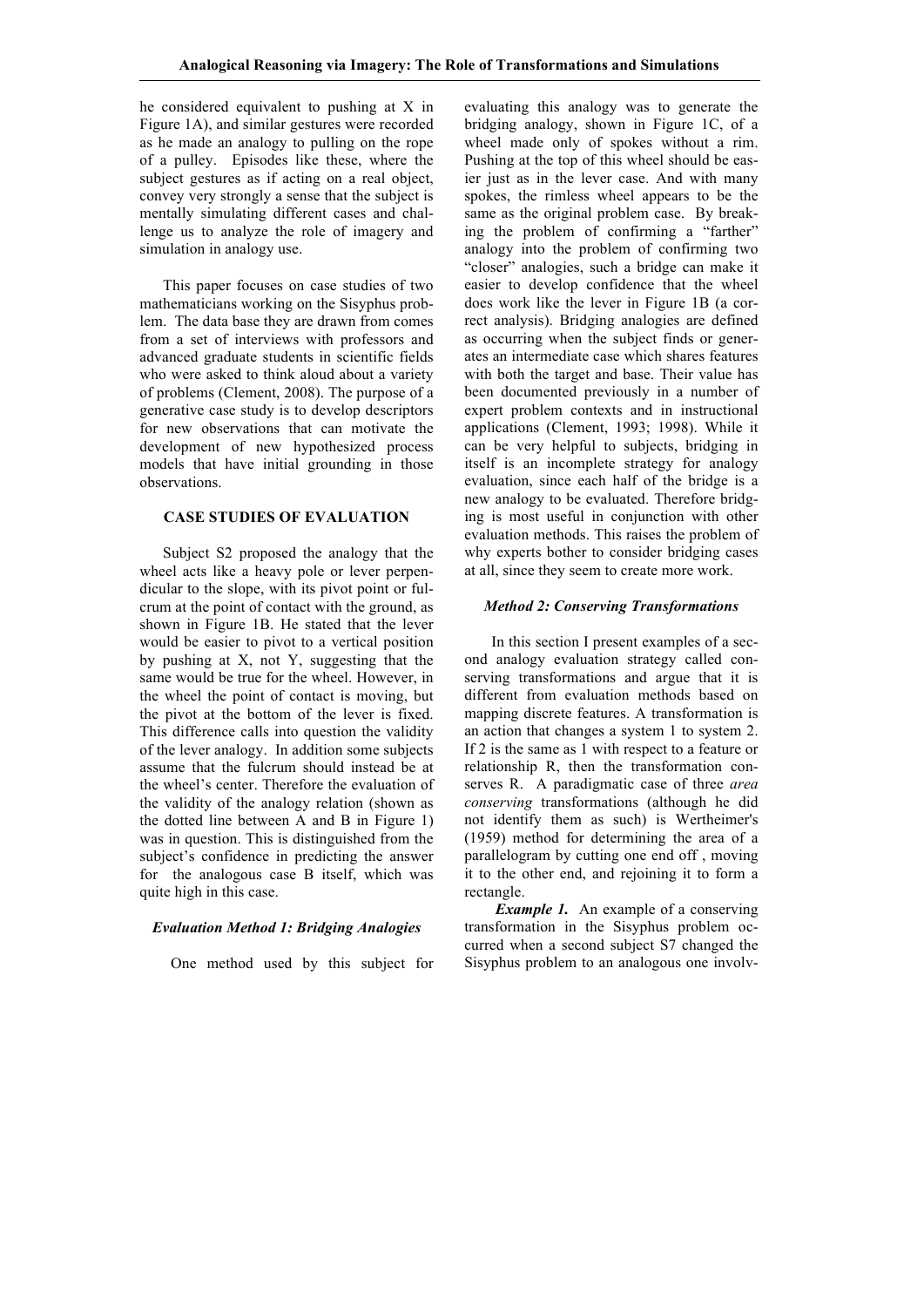ing an almost-vertical cliff with gear teeth, as in Figure 2b:



*Figure 2: First Wheel analogy series of S7.* (Brackets in transcripts below denote the author's interpretations from viewing tape, while parentheses denote observed actions.)

01 S7: "Suppose it were tilted steeply and you did that; so steep as to be almost vertical. (Draws Figure 2B). It seems like it [the wheel] would skid out from under you the other way [down along the cliff]. This (moves hands as if turning an object clockwise) would get away from you here [at point p]. Let's assume it's gear toothed [gear teeth on the wheel and the cliff] and that it won't slip. "

This subject goes on to imagine a completely vertical case in figure 2C and that analogy does trigger important ideas that are part of his path to a correct solution to the problem, to be discussed later in this paper. I focus here first on the change from situation A to B in Figure 2: it appears to be a double transformation consisting of the change of slope, and the addition of gear teeth. One can define the "targeted relationship" as the one for which an explanation or prediction is sought in the target situation (e.g. the relation between the force required and its location on the wheel). In his further work on the problem S7 never questions the validity of the transformations to an almost vertical slope with gear teeth, and assumes that the targeted relationship in the problem situation is not affected by them—i.e. that they are conserving transformations. (Certainly if the problem were about eating dinner at a sloping table, these transformation would not be conserving.) A traditional approach to analogy evaluation focuses on determining that multiple structural similarities between the base and target are sufficiently *important*. In contrast, a conserving transformation strategy

need only focus on determining that a single transformation from base to target is sufficiently *unimportant* (irrelevant to the targeted relationship). Consequently the evaluation of an analogy via a conserving transformation has the potential to require considerably less work than evaluation via mapping.

 In the case of adding gear teeth, the transformation is a standardized one used in physics. In the full transcript, it appears that the rotational transformation is intuited by S7 to be irrelevant to the relationship of interest in the problem, i.e. it is a conserving transformation. The origins of this kind of intuition have been studied since Piaget's early conservation experiments but are still poorly understood.

 *Use of Imagery*. The depictive gesture over the drawing, underscored in Line 1 above, provides one source of evidence on the use of dynamic imagery. Although the drawing can be an external support for a static visual representation, it does not depict movements, so it is reasonable to hypothesize that the subject is performing a mental imagistic simulation of the wheel slipping down on the cliff. How might the transformations aid in problem solving? The change in slope simplifies the problem by changing it to one in which forces act mostly along only one dimension: upward and downward. Since the problem already specified no slipping, the gear teeth do not add new information but may help in imagistically simulating what will happen in the analogous cases in Figure 2B or 2C. I call the latter an "imagery enhancement" strategy (Clement, 1994; 2008; in press). (Note: The transformations appear in this case to be a means of not only evaluating the new analogy but also of generating it. In an earlier video-taped think aloud study, Clement (1988) found that of a collection of 31 spontaneous analogies generated by ten experts solving a different unfamiliar problem, a greater number of analogies were generated via transformations than those generated via an association to another case already in memory. However, the present paper focuses on the possible analogy evaluation function of transformations rather than on their analogy generation function. )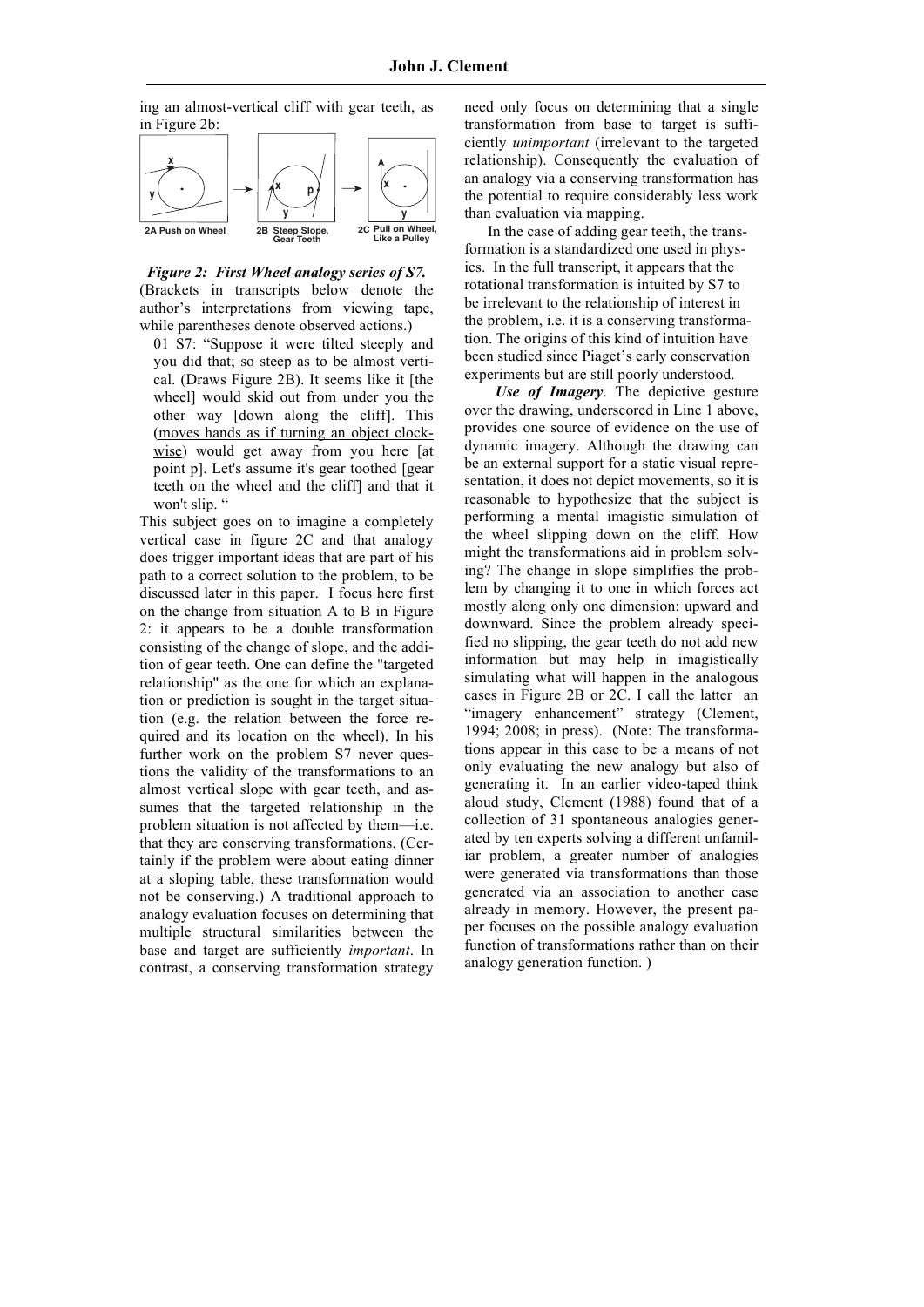Rotating the problem is an example of a continuous transformation; adding teeth is a discrete transformation, as is the following one.

*Example 2.* As a second example of a conserving transformation, S7 later imagines pulling instead of pushing on the wheel at X in Figure 2a, saying:

S7: "I'm imagining something that's extraordinarily heavy...and I've got my full (holds both hands out as if pulling something and shakes them slightly) power available- and where would I apply that? My instinct tells me [it is easier to apply force at] X again but that er, but again it's in terms of a pull and not a push. I'd have to get a grip. Assuming that's not a problem, then pulling should be the same as pushing."

Although to a physicist, the equivalence of pulling and pushing might be obvious here, the subject is not a physicist and revisits this issue as a question more than once, so it is considered to be an analogous case here. Here again, the subject appears to have evaluated the analogy relation between two situations by viewing their difference as a conserving transformation of a single feature that will have no effect on the targeted relationship in the problem.

Griffith, Nersessian, and A. Goel (2000) have designed and investigated a computer program which successfully accounts for a number of features of other protocols in our data base described in Clement (2008). Transformations played an important role in evaluating, modifying, and improving faulty analogies or models in their program.

### *Method 3: Dual Simulation*

There is also evidence in the protocols for a sometimes imprecise but very direct strategy for analogy relation evaluation termed "dual simulation". Here dual simulation means running two different simulations and comparing them to each other. For example, one might run simulations of the wheel and the spoked wheel without a rim in Figure 1A and 1C to determine that they "roll" approximately in the same way, especially in the case of a large

number of spokes. In a dual simulation, simulations of the target and the analogous case are run in as much detail as possible, either sequentially or simultaneously. The dynamic images of the behavior of each system are then compared; if their behavior "appears" to be the same, the aptness of the analogy relation receives some support, depending on the level of certainty in the comparison.

 *Imagistic Simulation*. Dual simulation is assumed to depend upon a double application of the process of *imagistic simulation* described in Clement (1994, 2008, in press). Those studies found evidence for this internal process from several observation categories for external behavior: *personal action projections*  (spontaneously describing a system action in terms of a human action, [consistent with the use of kinesthetic imagery]), *depictive gestures*  (depicting objects, forces, locations, or movements of entities), and imagery reports. The latter occur when a subject spontaneously uses terms like "imagining," "picturing," or "feeling what it's like to manipulate" a situation. (The term imagery is used in a broad sense here that includes all perceptual modes plus kinesthetic imagery of actions). In several of the present cases one sees *dynamic imagery reports* (imagery reports involving movement or forces). None of these observables are infallible indicators on their own, but each provides some evidence for imagery (denoted by underscoring in transcripts in this study.) Taken together with the subject's new predictions from simulating a case, the observations above can be explained as the product of an *imagistic simulation process* wherein a somewhat general perceptual motor schema assimilates the image of a particular object and produces expectations about its behavior in a subsequent dynamic image, or simulation.

*Pulley Case.* A second example of a dual simulation occurred as subject S7 made an analogy to a pulley using the diagram in Figure 2C. Ordinarily a pulley wheel is attached to a separate load, but here the pulley wheel is large and heavy enough to act as its own load. He appears to make an initial evaluation of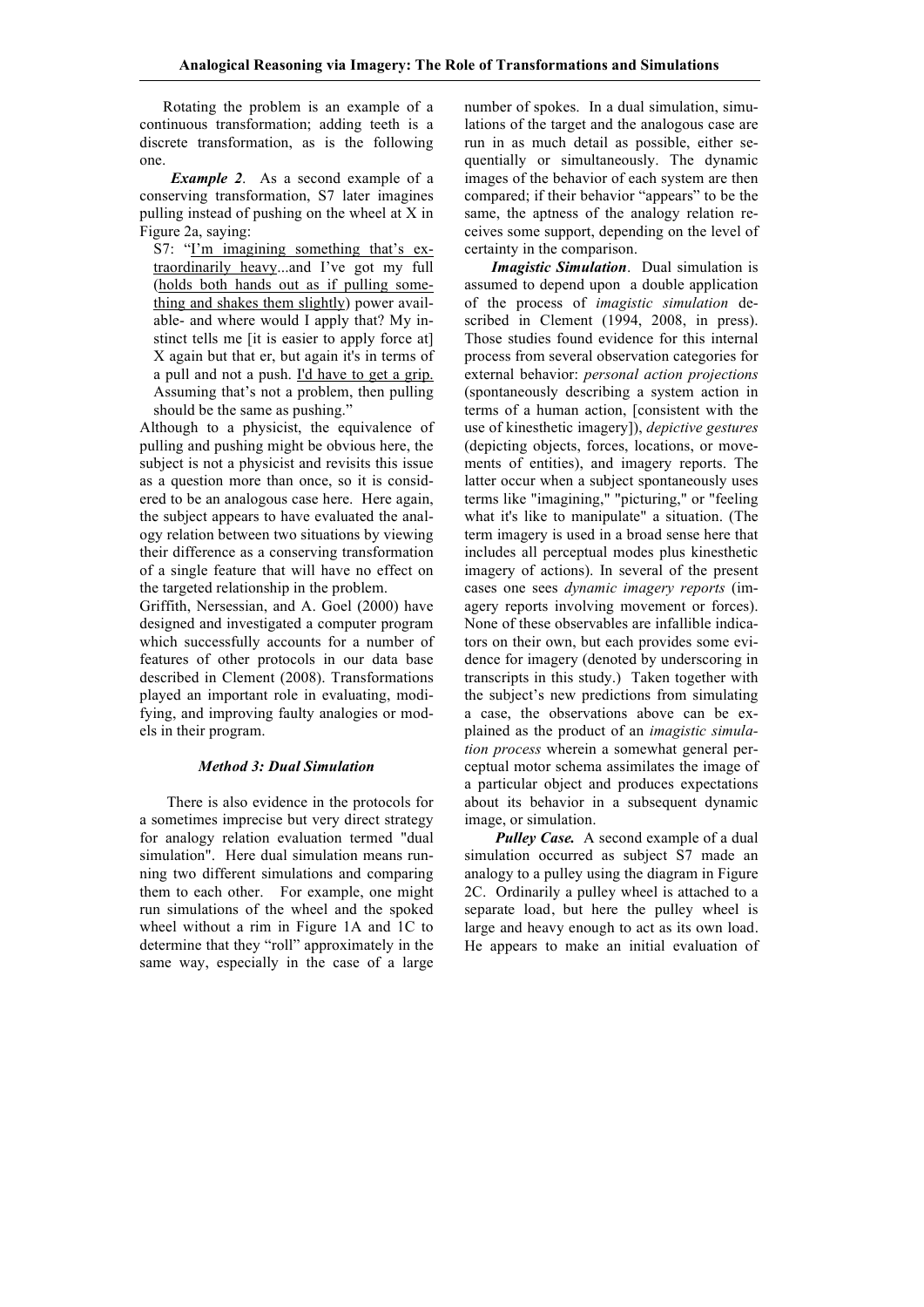whether these two systems are similar in the following passage:

05 S7: "What it feels like is the weight of it [wheel in Figure 2B]-; is pretty close to parallel with what you've got if you go roll it with a complete vertical. It now begins to feel like a pulley, is what it feels like..(Draws Figure 2C) What the vertical [ramp or wall on the right in 2C] is over here no longer matters perhaps but we'll say it's er, gear toothed again.

06 S: ...And you're over here pulling like this [on the wheel at x in Figure 2C]. That feels like you're on the outside of a pulley pulling up. "

Here the subject appears to run simulations of both the wheel on a vertical ramp system and a pulley system and to make a global comparison of the behaviors of the two systems. The personal action projection and the kinesthetic imagery report in line 6 provide evidence that imagistic simulations are occurring, and these give some support to the hypothesis that a dual simulation is occurring to compare the two cases. Again, the drawing may provide support, but cannot provide perceptions of force or movement. One can hypothesize that the subject is running a simulation by projecting an image of pulling and movement into diagram 2C for each case and comparing at least the gross behavior in the two simulations. In this view one thinks of rolling a wheel or using a pulley as perceptual motor actions. These may be controlled by perceptual motor schemas that include motor control processes that are in parallel control of many muscles, as opposed to being discrete symbol structures. Part of the question being considered is whether analogies can occur at that presymbolic level of representation. The basic idea behind dual simulation is that just as one can imagine whether one can throw an orange peel farther than a potato chip , one can compare imagined events and say whether they are about the same.

 It could be argued that the wheel on the vertical slope simply accesses the pulley idea in memory, with no need to hypothesize a process of 'dual simulation'. However, the subject's statement, "Now it begins to feel like a pulley" and "feels like you're on the outside of a pulley pulling up" suggest that more than activation is going on and that he is thinking about similarities between simulations of the two situations.

 A dual simulation may establish the analogous case as being relevant and plausibly analogous in that its behavior is similar, at least at a gross level of qualitative behavior, to the target. But this does not yet tell the subject confidently whether the two systems exhibit the same targeted relationship between point of application and amount of force needed. Thus in the above cases dual simulation appeared to serve only as a check on the initial plausibility of the analogy. One then needs to be clear that dual simulation as an analogy evaluation strategy does not necessarily mean confidently simulating the *targeted relationship* independently in both base and target. In that case there would be no need for an analogy because the target could have been directly simulated on its own. However, it is plausible that dual simulation can still help one determine whether the target and base are similar with respect to other important behaviors, thereby increasing one's confidence that the analogy is sound (or eliminating the analogy from consideration).

# *Overlay Simulation Process*

 *Lever case*: One can also point to evidence for the existence of a more precise type of dual simulation that I term "overlay simulation" where the image of one simulation can take place "on top of" a second image. An overlay simulation is said to occur when two systems are simulated at appropriate relative sizes so that spatial features within them can be spatially aligned. This may involve imaging them simultaneously as overlapped or combined or in frequent alteration at the same position within one's 'internal visual field". Although I have separated them in Figure 1 for clarity, S2 actually drew his lever analogy (Figure 1B) directly on top of the wheel (Figure 1A) and compared the movement of the wheel and the lever. This meant that the arrow symbolizing the application of a force by pointing to the top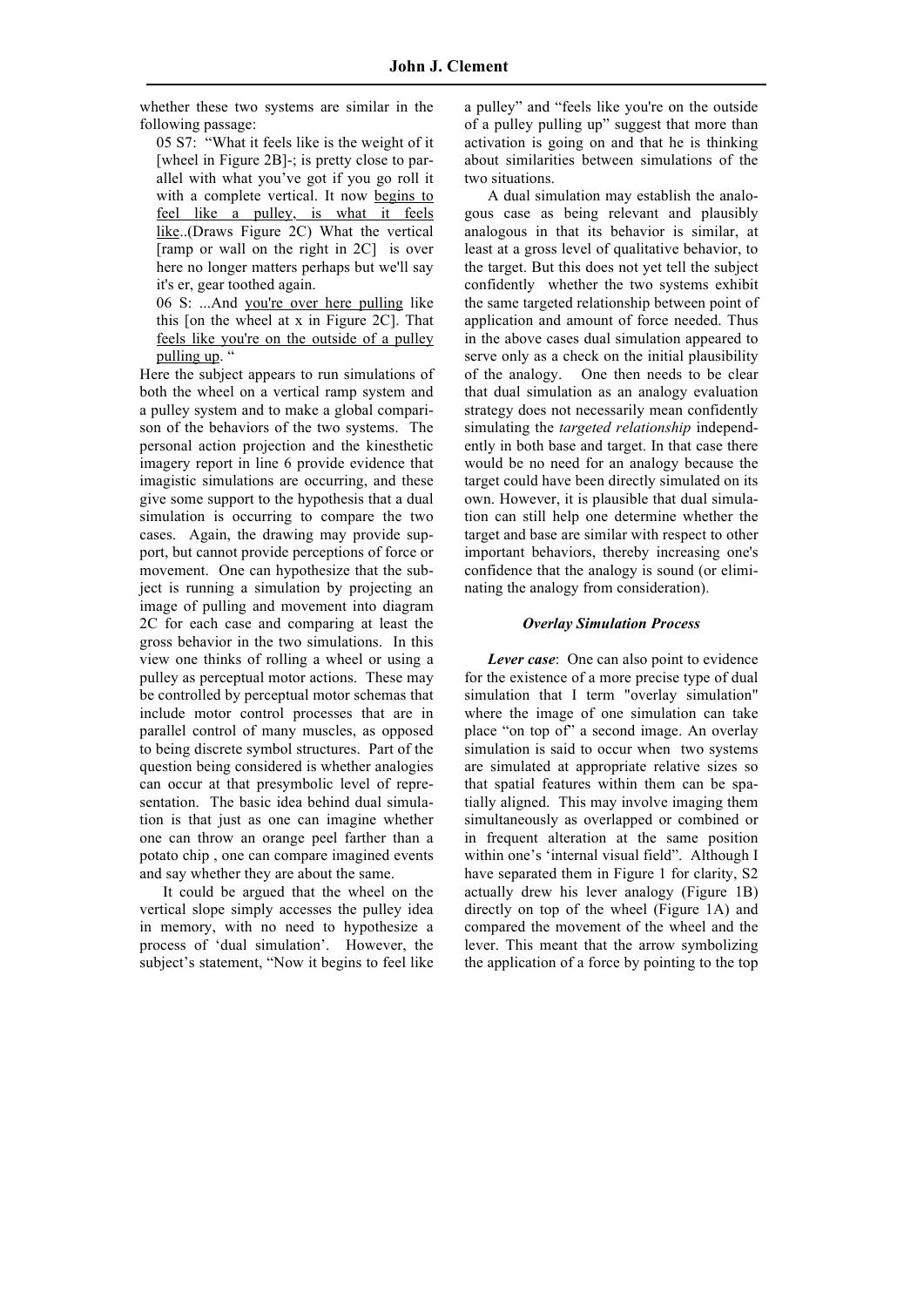of the wheel was also pointing to the top of the lever. When two separate systems are represented as overlapping in the same external diagram with salient features aligned I term this an *overlay diagram*. This supports the interpretation that internal dynamic images of the two systems and their actions were overlapping in the same way. Presumably the alignment of key features made it easier for him to compare the expected movements and resistances of the wheel and the lever as he simulated each of them.

 *Spokes case:* Overlay simulation may also be responsible for the power of S2's "spoked wheel without a rim" bridging analogy shown in Figure 1C. For the spoke that is touching the ground, the spoke can be seen as a lever with its fulcrum at the ground. This means that the entire wheel of spokes can be seen at any one time as equivalent to a single lever, supporting the analogy on the right hand side of the bridge BC in Figure 1. This subject spoke of a tireless, rimless wheel. Again this is shown separately in figure 1C for clarity, but in fact the spokes were inscribed to fit on top of and aligned with a circular wheel in the subject's drawing. So on the other side of the bridge, AC in Figure 1, the spokes are envisioned at the same size as the original wheel, and this may make it easy to sense via dual simulation that they behave in the same way as the wheel when a force is applied. In particular, the way the rimless spoked wheel rolls can be seen as similar to the way the original wheel rolls. That is, it appears, especially with many spokes, to have the same kind of motion in a dual imagistic simulation and therefore be amenable to the same type of analysis with respect to the causes of motion. Although such arguments can be bolstered mathematically to make them rigorous, as a form of heuristic reasoning, this type of qualitative perceptual motor argument can sometimes be quite compelling.

*Pulley case:* To continue with S7's pulley protocol, it is also true that the references to the wheel on a vertical ramp case and the pulley cases are actually made in reference to only the single drawing in Figure 2C. As part of an attempt to evaluate that analogy, S7 continues to speak and gesture as if alternating between seeing the same drawing (Figure 2C) as a wheel and a pulley, as noted in parentheses in the transcript below. Continuing from line 06 above:

06 S7: (Referring to wheel in Figure 2c): "And you're over here pulling like this [at X].

(Referring to pulley):That feels like you're on the outside of a pulley pulling up. "

07 S: (Referring to wheel):And since you say it doesn't slip, then this thing over here (points to line in upper right of Figure 2C and adds upward pointing arrowhead to it) must be providing the other half of it, something it feels. (Referring to pulley):In which case it's a classic pulley: (Referring) to wheel):no, it can't be classic pulley. (Referring to pulley):But it's, like a classic pulley in which now you only need half of the force. (Referring to wheel):if the weight of the thing is 10 lbs. here, it feels like 5 would work here (writes 5 on upper left of C) and 5 over here (writes 5 on upper right) (Referring to pulley):as though it were a pulley… So let's imagine it is a pulley.

08 S: (Referring to wheel):[In] this new point of view, it feels like working at X [on the edge of the wheel] is better [than at the center]."

The underlined kinesthetic imagery reports and alternating references to both the wheel and the pulley systems while staring at the same diagram 2C provide initial evidence for an overlay simulation here that compares the system of rolling the wheel straight up a vertical cliff to a pulley system. Presumably it is easier in an overlay simulation to switch rapidly between simulations of the two cases, as in the passage above. Evidence for kinesthetic imagery is indicated by phrases like "feels like you're on the outside of a pulley pulling up" and "you're over here pulling" in the transcript, and such imagery is clearly not already enacted in the static drawings.

 Later he adapts the pulley analogy by laying it on its side diagonally on the ramp in Figure 4B, [with the rope running over the top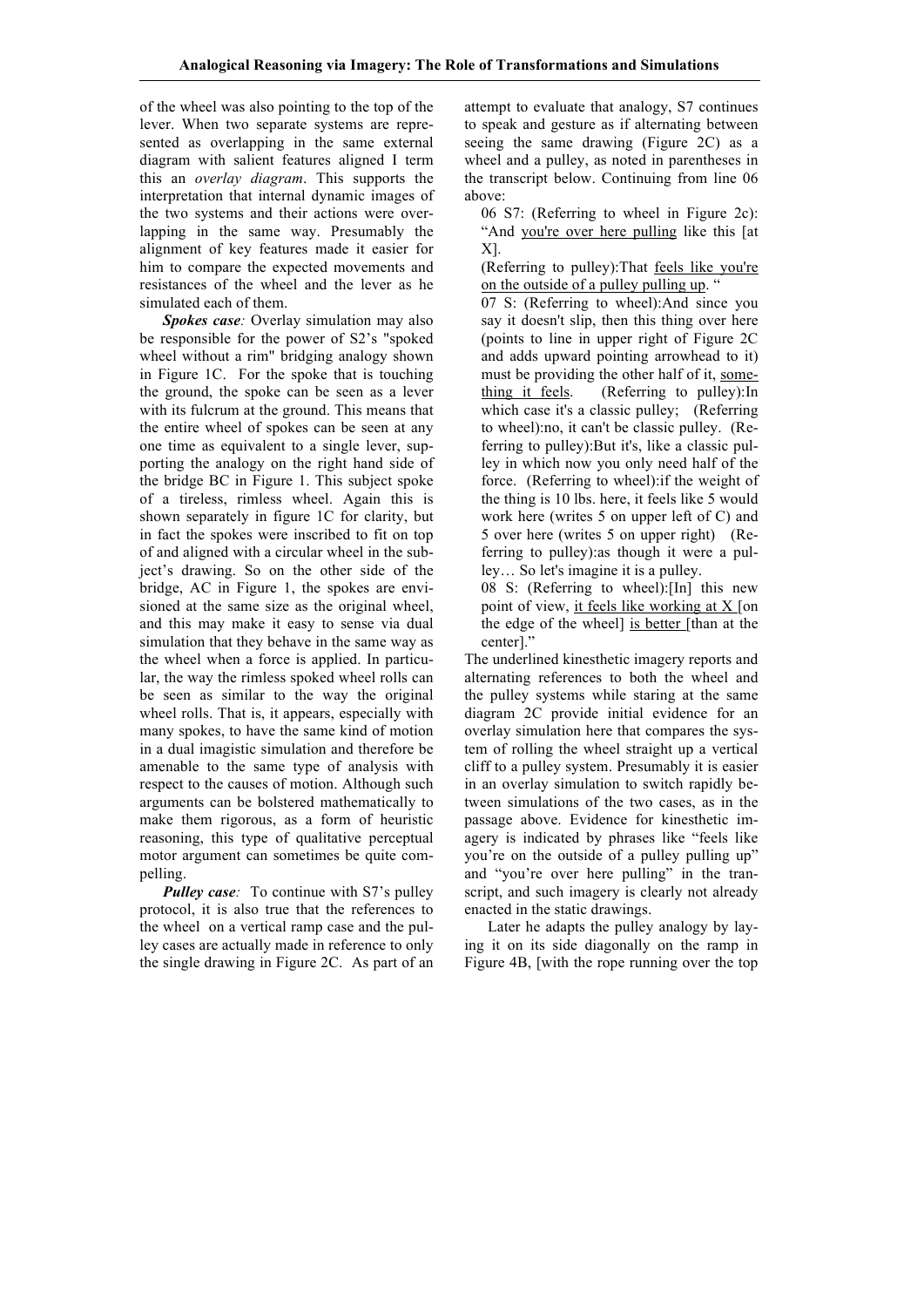of the pulley wheel], but he still expresses some reservations about it: "This rope wrapping around here...doesn't feel to me necessarily like...pushing (moves hand l. to r.) on the outside of a wheel." This skepticism is certainly understandable given that the rope exerts a force at many points along the back of the pulley wheel, whereas the hand only exerts a force at one point. However, in the passage below he appears to reevaluate the analogy positively by (1) generating a bridging analogy; and (2) using dual simulations. Therefore this final example is more complicated because it combines these two strategies.



*Figure 3. (S7) "It'd be a lot easier to hold it here."*

S7 first generates a new bridging analogy of a rope attached to a gear-toothed wheel at X in Figure 4C:

162 "Seems clear that- (holds both hands out as if pulling a rope for 4 sec.) hang on up there! So we attach a rope to one of the teeth [as in 4C], now it becomes more like the pulley problem [in 4B] (holds r. hand out as if pulling a rope for 3 sec)…the teeth at the bottom [in 4C] are playing the role of- ; the pulley doesn't look so bad after all. And you hang on for all you're worth up there, to keep it from rolling; to keep it balanced."

Here he first focuses on confirming the analogy between cases 4B and 4C on the right side of the bridge in Figure 4. Evidence for dual simulation of these two cases comes from the juxtaposition of: (1) depictive gestures as evidence for imagistic simulations; (2) his attention alternates rapidly between the cases. He continues by evaluating the analogy between A

and C on the left hand side of the bridge:

163 S7: Seems a lot easier than getting down here behind it [at "Y" in Figure 4A] and pushing. Why? because of that coupling pulley effect. It seems like it would be a lot easier to hold it here [near X in 4C] for a few minutes (Holds hands in "pulling" position in Figure 3) than it would be to get behind it… yeah, my confidence here is much higher now, that it's right... [easier to push] at X in 4A]

164 S7: And so the pull--it just felt right with the pulley feeling. Now pushing (lays extended finger on paper pointing up slope at X in Figure 4A and moves it toward  $X$ ) uh,.. it's got to be the same problem…

178 I: Do you have a sense of where your increased confidence is coming from?

179 S7: It's the pulley analogy starting to feel right.



#### **Push or pull on wheel;** *Figure 4. (A) Push or pull on wheel;* **(a) (b) (c)** *(C) Rope attached to wheel with gear teeth; (B) Pulley rope around wheel*

S7 appears to have gradually transferred perceptual motor intuitions about pulleys to the original problem. In line 163 the subject appears to focus on whether a force applied to the wheel at Y in 4A and a pulling force applied at X in 4C "feel" the same as he performs an imagistic simulation of each case twice in alternating fashion. This provides evidence for another dual simulation, as does the imagery report in line 164, "it just felt right with the pulley feeling." Furthermore, although I have drawn three cases in Figure 4 for clarity and to illustrate the bridging strategy, in fact S7 stared only at Figure 4A while talking about the three cases; he did not actually draw 4C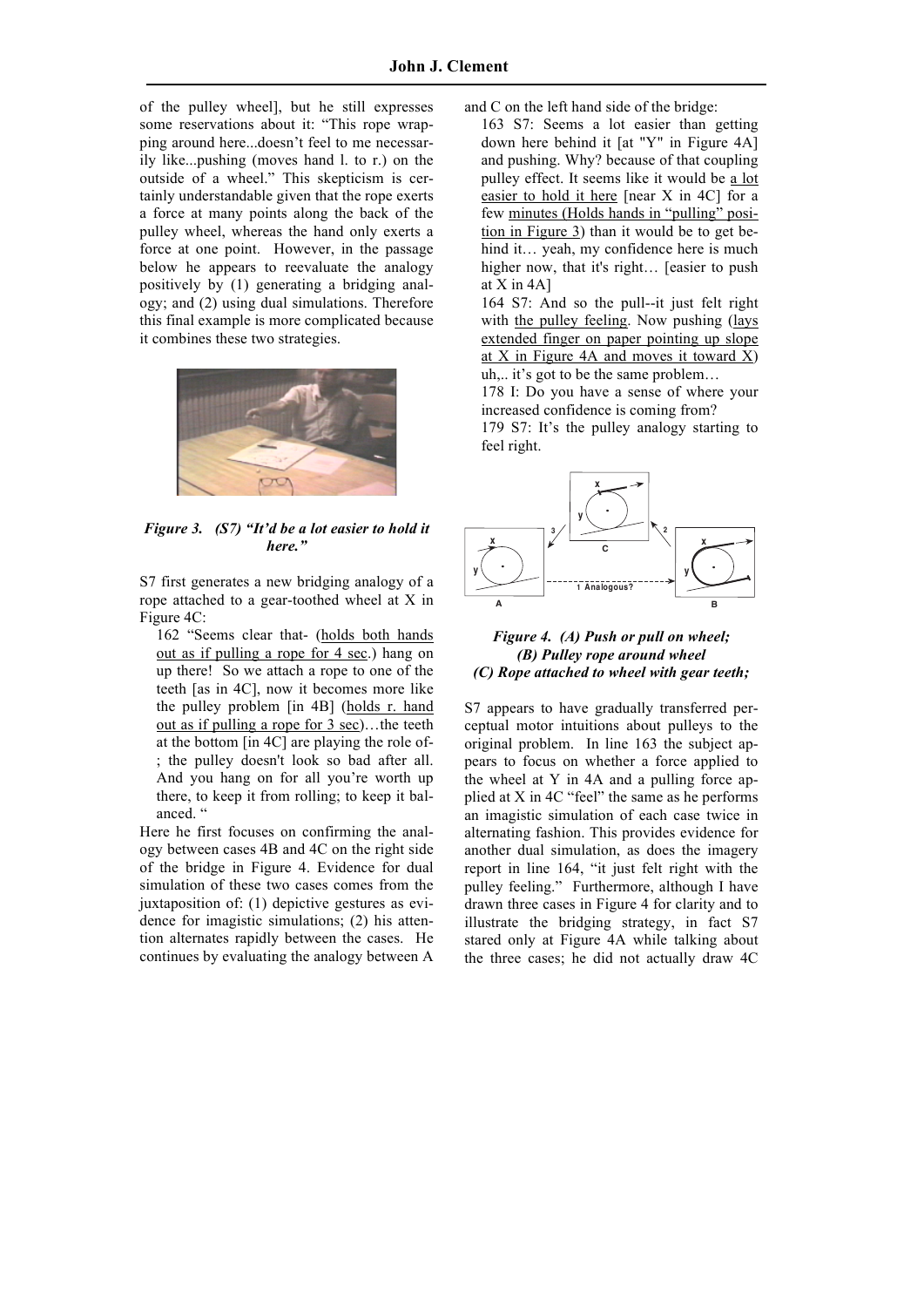and 4B, but apparently projected images of the attached rope and pulley cases into the diagram. This suggests that the dual simulations here were actually also overlay simulations, supported by a single diagram. One can hypothesize that internal overlay simulations create a context whereby the imagistic alignment of forces or movements in imagistic simulations of different cases, as well as the evaluation of the validity of the analogies between the cases, can be more easily made.

The bridging case in Figure 4C of a rope tied to the wheel at point X appears to serve the purpose of setting up two pairs of cases (A:C and C:B ) that are more perceptually similar than A:B. This may be an important advantage if it makes it possible for the evaluation of each pair of cases to be done via a conserving transformation or a dual simulation. This provides one answer to the earlier question of why bridging can be useful to a subject even though it seems to add more work in creating additional analogy relations. In addition, overlay diagrams appear to support overlay simulations that also make evaluation via a conserving transformation or dual simulation easier.

# **DISCUSSION**

 In summary, rather than a single process for mapping elements in a discrete symbolic representation, a number of additional processes for evaluating an analogy relation have been identified, namely: bridging analogies, conserving transformations, dual simulations to detect dynamic similarity, and overlay simulations. Roughly, dual simulations work by allowing the subject to detect a perceptual motor similarity between base and target. Overlay simulations are a special type of dual simulation in which the image of one case is aligned over the other case to make comparisons more precise. Conserving transformations work by allowing the subject to detect the causal, perceptual motor irrelevance to a targeted relationship, of making a transformation that changes the target to the base or vice versa. An intermediate bridging case is a higher order

strategy that can facilitate making one of the above processes easier to perform.

 The hypothesized way in which these processes could be coordinated is summarized in the outline of an idealized prescriptive algorithm for evaluating an analogy, shown in Table 1. The algorithm defines three procedures which can call each other. "Fail" here means "failure to confirm the analogy relation". The algorithm shows bridging as a higher level strategy, whereas the other evaluation methods are more basic and direct ways of determining similarity and analogical validity; i.e. bridging is seen as a strategy for helping the other methods work. The algorithm is also recursive, to allow for multiple bridges.

 •Evaluate Analogy Relation (T, A) •Direct Evaluation (T, A) •If fail, Bridge (T, A) If fail, quit

 •Direct Evaluation (T A) •Dual Simulation of (T, A) to evaluate perceptual motor similarity (may only provide initial plausibility) -May be enhanced by Overlay Simulation • and/or Find Conserving Transform from A to T • and/or Evaluate Mapping of (T, A)

(e.g. as in Forbus, et al, 1997)

 $\bullet$ Bridge  $(T, A)$ 

•Generate bridging case B •Evaluate (T, B); if fail, try a different bridging case B above, or quit •Evaluate (B, A); if fail, try a different bridging case B above, or quit

Key:

 $T = Target Case$ ;  $A = Analogous (Base) Case$  $B = Bridging Case$ 

*Table 1. Strategy Using Multiple Methods For Evaluating An Analogy Relation*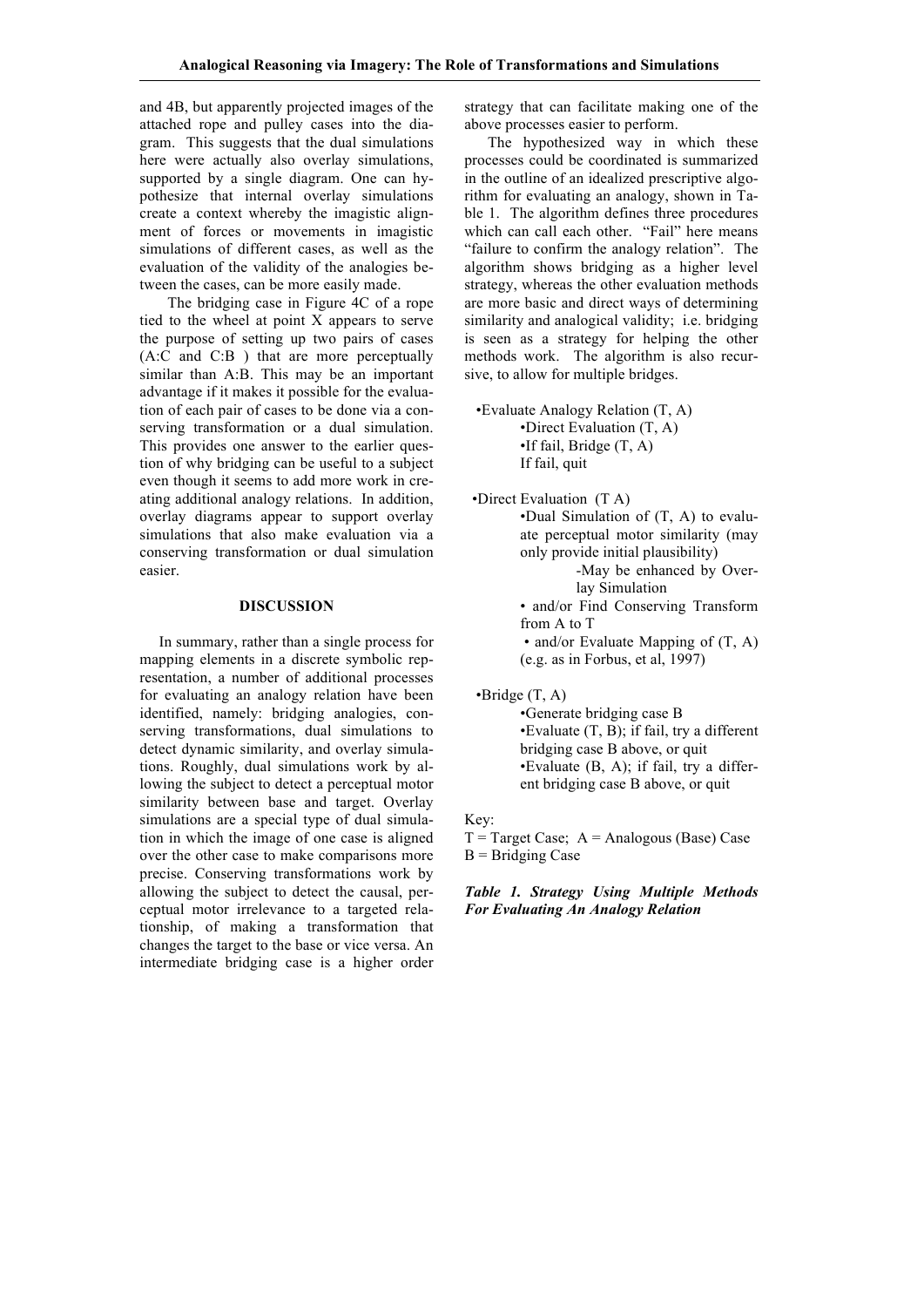Such an algorithm would need to track an accumulating confidence score for the validity of an analogy relation, reflecting contributions from each method, until the score was higher than a given confirmation threshold (or not).

### *Mapping*

 Why should one consider not restricting the model of analogy evaluation to a process based on symbolic mapping? To me, that limitation would make it difficult to explain: (1) the numerous depictive gestures and kinesthetic imagery reports; (2) S7's repeated kinesthetic references to whether the wheel "feels like" a pulley; (3) the subject appearing to use the latter as his main criterion for whether he accepts the pulley analogy; (4) the need to break the original analogy down into several pieces using multiple bridging analogies; (5) the use of overlay diagrams for analogies that appear to support the precise visual alignment of features such as the movement of a lever projected onto the wheel. It is possible that the imagistic analogy evaluation mechanisms identified could operate prior to mapping via discrete symbols, although the relationship between these processes and mapping is still unclear. But when subjects can articulate such mappings, that may add another important kind of precision to the process of analogy evaluation. Subjects who can use both kinds of processes to support each other may have the greatest advantage.

### *Scientific Models*

 I refer to *analogical projection* as a form of analogical transfer where not just discrete symbolic features, but imagery and simulative elements are transferred from one case to another. As opposed to the evaluation processes emphasized in this paper, projection refers to a desirable end state wherein, for example, a subject may come to see the wheel as a lever, or series of levers, as their final qualitative model of the wheel. The final form of a successful projective analogy is then hypothesized to be a precise form of overlay simulation of

aspects of the base projected onto or into a simulation of the target's behavior. Dynamic imagistic spatial alignment can be critical in projection; e.g. in seeing the wheel as a lever, it is critical for the lever to rotate around the point of contact with the ramp rather than (incorrectly) around the center of the wheel. Therefore it makes sense that a successful projective analogy would most likely use an internal form of overlay simulation where, for example, the motion of the lever can be simulated 'on top of' the motion of the wheel for precise imagistic alignment. This is suggestive of a mechanism for explanatory models in science, such as the elastic particle model of gases; wherein an image of colliding particles may be projected into the image of a heated gas driving a piston. Such overlays may be central for qualitative modeling in science. Clement (2003, 2008) extended this theme by examining evidence for the transfer of imagery and runnability from source analogues to explanatory models and hypothesized that this may be an important source of model flexibility, providing an argument for the importance of such processes.

#### *Implications*

 The importance of bridging analogies as an instructional technique has been documented previously (Clement, 1993; 2008), and the same may very well be true for conserving transformations (Wertheimer, 1959), and overlay diagrams/simulations.

 Findings in this paper add to previous evidence (Casakin and Goldschmidt, 1999; Clement, 1994, 2003, 2004, 2008: Craig, Nersessian and Catrambone, 2002; Croft and Thagard, 2002; Trickett and Trafton, 2002) for formulating the general hypothesis that many analogical reasoning processes can be imagery based.

This material is based upon work supported by the National Science Foundation under Grants RED-9453084 and REC-0231808. Any opinions, findings, and conclusions or recommendations expressed in this paper are those of the author and do not necessarily reflect the views of the National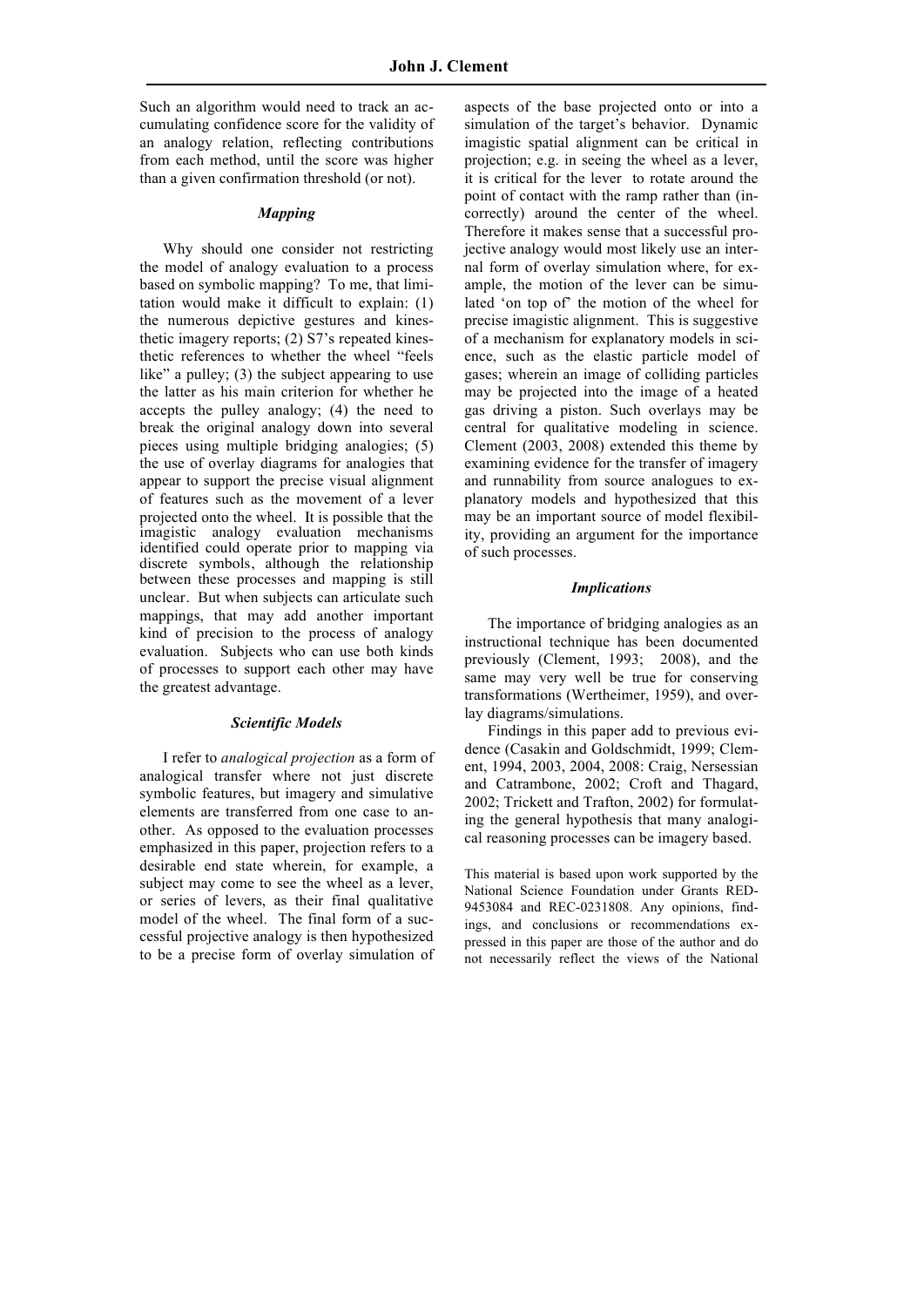Science Foundation.

### **REFERENCES**

- Casakin, H, & Goldschmidt, G. (1999). Expertise and the use of visual analogy: Implications for design education. Design Studies, 20:153--175.
- Clement, J. (1986). Methods used to evaluate the validity of hypothesized analogies. *Proceedings of the Ninth Annual Meeting of the Cognitive Science Society.* Hillsdale, NJ: Lawrence Erlbaum Associates.
- Clement, J. (1988). Observed methods for generating analogies in scientific problem solving. *Cognitive Science, 12*: 563-586.
- Clement, J. (1989). Learning via model construction and criticism: Protocol evidence on sources of creativity in science. Glover, J., Ronning, R., and Reynolds, C. (Eds.), *Handbook of creativity: Assessment, theory and research*. NY: Plenum, 341-381.
- Clement, J. (1993). Using bridging analogies and anchoring intuitions to deal with students' preconceptions in physics. *Journal of Research in Science Teaching, 30*(10), 1241- 1257.
- Clement, J. (1994). Use of physical intuition and imagistic simulation in expert problem solving. In Tirosh, D. (Eds.), *Implicit and explicit knowledge*. Norwood, NJ: Ablex Publishing Corp.
- Clement, J. (1998). Expert novice similarities and instruction using analogies. *International Journal of Science Education,* 20(10), 1271-1286.
- Clement J. (2003). Imagistic simulation in scientific model construction. In R. Alterman and D. Kirsh, Editors, Proceedings of the Twenty-Fifth Annual Conference of the Cognitive Science Society, 25, 258-263. Mahwah, NJ: Erlbaum.
- Clement J. (2004). Imagistic processes in analogical reasoning: Conserving transformations and dual simulations. In Forbus, K., Gentner, D. and Regier, T., Editors*, Proceedings of the Twenty-Sixth Annual Conference of the Cognitive Science Society,* 26, 233-238. Mahwah, NJ: Erlbaum.
- Clement, J., (2008). *Creative model construction in scientists and students: The Role of Imagery, analogy, and mental simulation*. Dordrecht: Springer**.**
- Clement, J. (in press). The role of imagistic simulation in scientific thought experiments. *TOPICS in Cognitive Science*.
- Craig, D. L., Nersessian, N. J., & Catrambone, R. (2002). Perceptual simulation in analogical problem solving. In: *Model-Based Reasoning: Science, Technology, & Values*. (pp. 167--191). Kluwer Academic / Plenum Publishers, New York.
- Croft, D., & Thagard, P. (2002). Dynamic imagery: A computational model of motion and visual analogy. In L. Magnani and N. Nersessian (Eds.), *Model-based reasoning: Science, technology, values*. New York: Kluwer/Plenum, 259-274.
- Forbus, K., Gentner, D., Everett, J., and Wu, M. 1997. Towards a computational model of evaluating and using analogical inferences. *Proceedings of the 19th Annual Conference of the Cognitive Science Society*, pp 229- 234, LEA, Inc.
- Gentner, D. (1983). Structure-mapping a theoretical framework for analogy. *Cognitive science*, 7, 155-170.
- Griffith, T. W., N. J. Nersessian, and A. Goel (2000). Function-follows-form transformations in scientific problem solving. In *Proceedings of the Cognitive Science Society* 22, 196-201. Mahwah, N.J.: Lawrence Erlbaum
- Hegarty, M. (2002). Mental visualizations and external visualizations. In Wayne Gray and Christian Schunn, Eds., *Proceedings of the Twenty-Fourth Annual Conference of the Cognitive Science Society* 22, 40. Mahwah, NJ: Erlbaum.
- Holyoak, K. J., & Thagard, P. R. (1989). A computational model of analogical problem solving. In S. Vosniadou & A. Ortony (Eds.), *Similarity and analogical reasoning* (pp. 242-266). New-York: Cambridge University Press.
- Trickett, S. and Trafton, J. G. (2002) The instantiation and use of conceptual simulations in evaluating hypotheses: Movies-in-the-